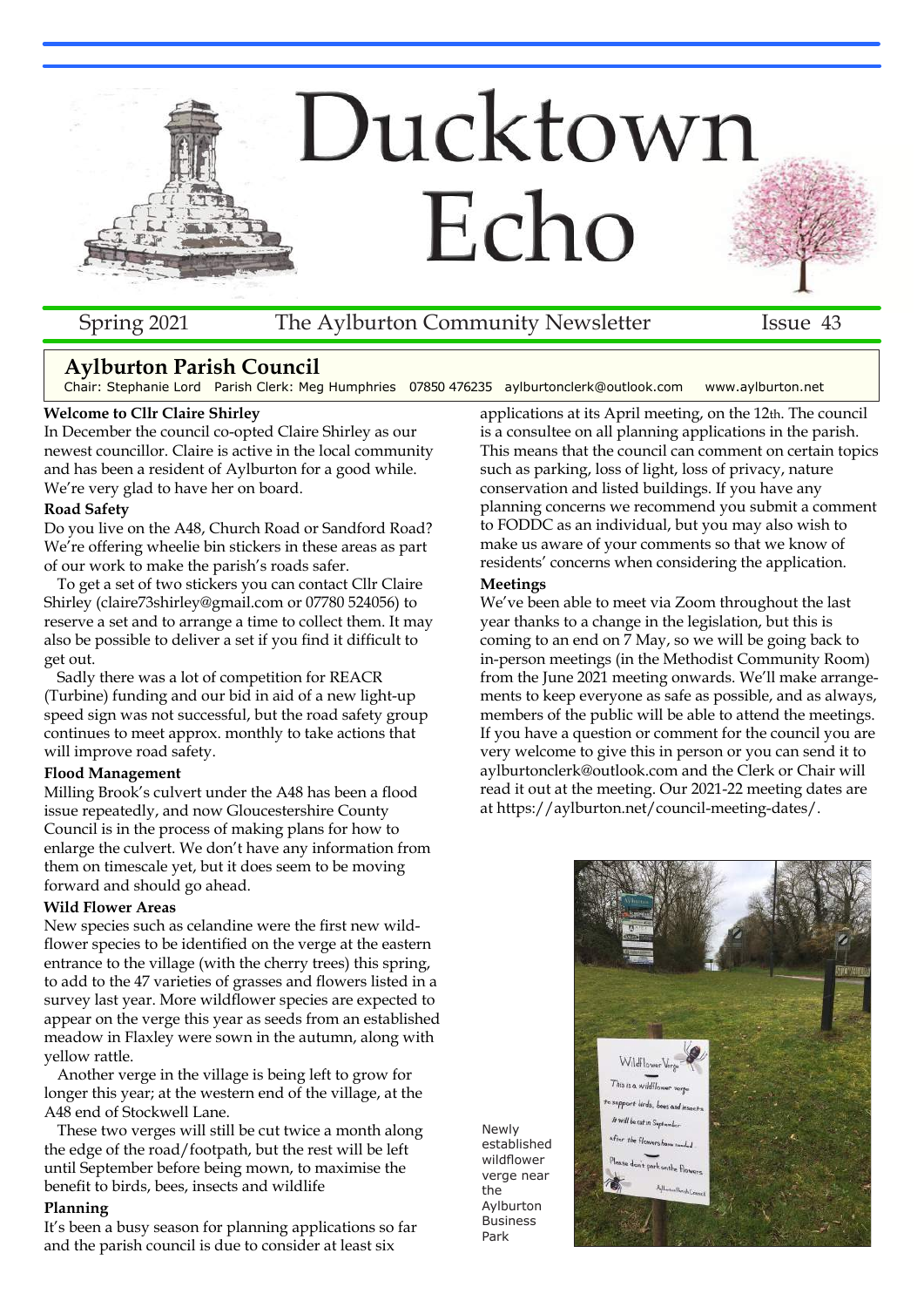### **Recent Planning Applications**

*Erection of a garage, store and car port. Erection of a front porch. Extend existing driveway and installation of access gates* The Beeches 93 High Street Ref. No: P1964/20/FUL Received: Mon 23 Nov 2020 Status: Consent *Variation of condition 02 (Approved plans) of P0735/18/ COU to allow for amendments to boundary details* 5 Cross Farm Close Ref. No: P2010/20/FUL Received: Mon 30 Nov 2020 Status: Refused Appeal: In progress *Installation of air source heat pump at the dwelling* 26 Sandford Road Ref. No: P0167/21/FUL Received: Tue 26 Jan 2021 Status: Pending Decision *Erection of a single storey side extension* Ivy Cottage 3 Cross Farm Close Ref. No: P0274/21/FUL Received: Fri 05 Feb 2021 Status: Pending Consideration *Prune 1 x Yew tree overhanging neighbouring residential properties* St Marys Church Church Road Ref. No: P0275/21/TCA Received: Fri 05 Feb 2021 Status: Decided *Installation of a balcony and fire escape on the rear (SE) elevation*. The Old Butchers Arms Wesley Close Ref. No: P0316/21/FUL Received: Fri 12 Feb 2021 Status: Pending Consideration *Listed Building Consent for conservation repairs and alterations including extending up into roof space and providing a new external balcony to the rear (SE) elevation*

The Old Butchers Arms Wesley Close Ref. No: P0317/21/LBC Received: Fri 12 Feb 2021 Status: Pending Consideration

*Variation of conditions 02 (Approved plans), 04 (materials) and 05 (gate materials) of planning permission P1964/20/FUL to allow for amendments to approved plans and materials* 93 High Street Ref. No: P0321/21/FUL Received: Fri 12 Feb 2021 Status: Pending Consideration *Discharge of condition 04 (surface water drainage scheme) relating to planning permission P0619/20/FUL* Barn Adjoining Chapel Hill Barn Ref. No: P0020/21/DISCON Received: Mon 15 Feb 2021 Status: Pending Consideration *Discharge of conditions 5 (hard and soft landscaping), 6 (bio diversity enhancement) and 7 (external lighting) of planning permission P0619/20/FUL* Barn Adjoining Chapel Hill Barn Chapel Hill Aylburton Gloucestershire GL15 6DF Ref. No: P0030/21/DISCON Received: Tue 02 Mar 2021 Status: Pending Consideration

*Variation of condition 02 (approved plans) of planning permission P0619/20/FUL to allow for revisions to windows, addition of pv panels and roof lights and internal layout changes* Barn Adjoining Chapel Hill Barn Ref. No: P0424/21/FUL Received: Tue 02 Mar 2021 Status: Pending Consideration

Application forms, plans and supporting information can be inspected electronically at the FODDC Council Offices, High Street, Coleford GL16 8HG during office hours or through the Council's website at www.fdean.gov.uk using the P reference number above.

You can make comments on any application by using this site, sending an email to planning@fdean.gov.uk or by sending a letter to the Planning Office. Any comments submitted that make representations for or against an application will be taken into account when the Council reaches its decision.

# **Forest Exiles CC**

Secretary: Dan Keddle 07828 577914 forestexilescc@gmail.com

**As we** look to transition out of <sup>a</sup> turbulent period for us all, we hope that cricket can help return us to feeling <sup>a</sup> sense of normality. With training returning Saturday <sup>17</sup>th April 10am at the playing field, we are always looking for involvement at every level of the club; from young, emerging talent to 1st XI players, scorers to umpires, coaches to help with the teas. The Exiles would value all contributions to our grea<sup>t</sup> club.



We pride ourselves on being <sup>a</sup> family orientated club with an innate ability to cater for any one that wants to be involved in cricket.

The club has agreed <sup>a</sup> sponsorship deal with Ferrino & Partners, the Lydney estate agents. We are greatly looking forward to working with our new partners throughout what we hope will be <sup>a</sup> grea<sup>t</sup> season.

#### **Matches**

*Senior XI* Saturday 1:30pm start *Midweek XI* Wednesday T20 6pm start *Sunday XI* Sporadic 1:30pm start *Junior XI* Every Sunday 10am start

# **Training Nights**

*Senior XI* Saturday 17<sup>th</sup> April 10am Saturday 24<sup>th</sup> April 10am

*Junior XI* TBC

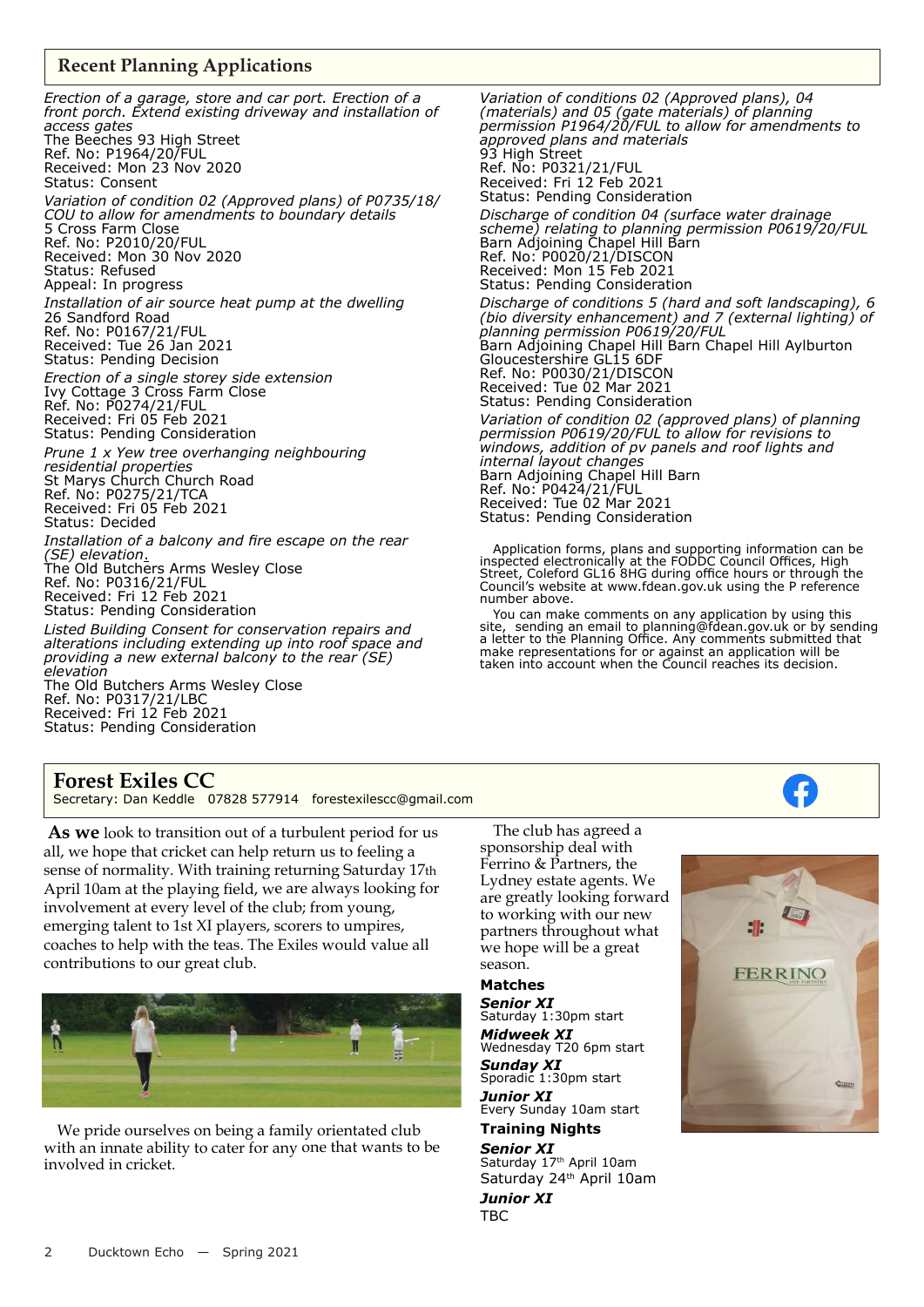# **Aylburton Memorial Institute**

Very interesting proceedings were enacted in Aylburton on Easter Monday afternoon, when despite cold, driving rain, practically all the residents were present.

Two years ago the Parish Council agreed to adopt a scheme for a parish hall and caretaker's cottage, a site for which £333 was kindly offered by his lordship, whilst Messrs. Richard Thomas and Co. made a grant, which with £240 grant from the Ministry of Health toward the caretaker's cottage, was regarded as a fairly good send off. In the interval several hundred pounds have been raised locally. The architects were Kennard and Kennard, recommended by Mr. W. Jones; whilst the contractors were Messrs. Dimery & Co., Berkley; and the foundation stone was laid by Lady Bledisloe in July last.

The programme comprised the unveiling of a memorial tablet on which were the names of the 14 men of the parish who gave their lives in the Great War, and which was placed in the outer wall of the new hall, which was the parishioners' memorial to the fallen. The opening was duly performed by the son and heir of Lord Bledisloe, and following the ceremonies a two-days' bazaar was formally opened.

Brig. -General A.M. Tayler, C.M.G., D.S.O., of Clanna, performed the unveiling ceremony, and made an appropriate, soldierly address. This was followed by prayer by the Vicar of Lydney, Rev. J.C.E. Besant, and the sounding of the 'Last Post'.

Lord Bledisloe's elder son and heir, the Hon. Ben. Ludlow Bathurst, with a silver inscribed key then unlocked the front door of the very commodious hall, which he formally declared open. The Chairman made a speech, and the Secretary explained how the finances stood. It was hoped that by the end of the week they would have £2,000, which would leave leave only £500 more to get. Lord Bledisloe also gave an interesting address. Further religious observances were conducted by the Rev. H.B. Parker and Mr. W.H. Lamb, the latter representing the Free Churches.

Mr. James Lander moved the thanks of the gathering to all the kind friends helping them, which General Tayler acknowledged.

Mrs. Tayler, of Clanna, in the absence of Mrs. Scott, Gloucester, then opened the bazaar. The stalls set up in the hall were replete with a very saleable array of goods, towards the supply of which the local members of the Women's Institute contributed largely.

**Gloucester Journal Saturday, April 2, 1921.**

Reach PLC

We now with lowly, thankful breath Remember unto Thee Our brothers, faithful unto death

- That England might be free.
- To Thee be thanks, for them be thought, To keep us loyal and true,
- Where God's good fight of faith is fought, Right manfully to do.

A verse from the Aylburton Remembrance Hymn by Rev. H.B. Parker, curate of Aylburton 1903-1929, written for this occasion.





Memorial Tablet 2014

#### Unveiling of the *fibemorial* Tablet

BY BRIGADIER-GENERAL A. M. TYLER, C.M.G., D.S.O.

GOD the FATHER, Gop the Son, Gop the Holy GHost, bless and sanctify this building and this stone to be a witness of His Glory, and a memorial of the self-sacrifice of His sons, from generation to generation. Amen.

LAST POST.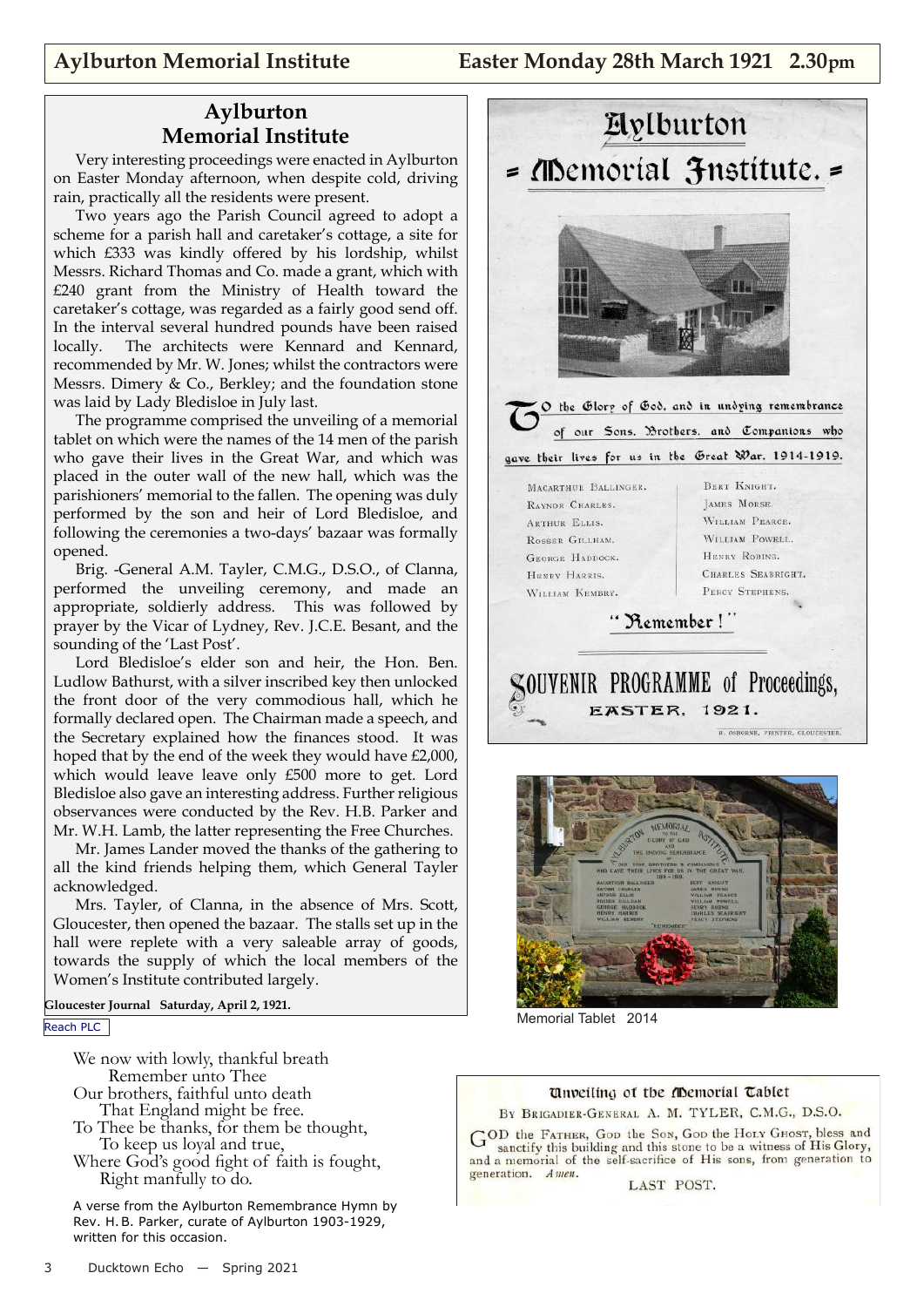# **Aylburton Methodist Church**

Minister: Rev Michelle Ireland 01594 833247 www.aylburtonmethodistchurch.co.uk Church Treasurer: Elizabeth Day 01594 840123 Community Room booking: Amy Reece 01594 369383 thecommunityroom-amc@outlook.com



**In the** last edition of the Ducktown, you would have read the following …

> *Christmas, the celebration of the birth of our Lord and Saviour Jesus Christ, is NOT cancelled!*

This time, <sup>I</sup> am glad to announce that

*Easter, the Resurrection of our Lord and Saviour Jesus Christ, is NOT going to be cancelled either*!

Although we were not able to meet over the Christmas season, the message of Christmas shone from our star covered front door and railings – <sup>a</sup> huge thank you to the pupils at Aylburton C of <sup>E</sup> Primary School for creating such colourfully decorated stars.

Whilst we are still awaiting the day when we return for worship at the chapel, we will share the story of Easter to all who pass by the front door. May you also know the message of HOPE, the message of NEW LIFE and the message of LOVE. May the blessings of Easter be yours. Rev Michelle Ireland

**As many** of you will know through the period of Lent we save small change and do our best to fill <sup>a</sup> jam jar with money for the Water Aid project. Through this pandemic loose change has not been very easy to come by.

Clean water is an essential commodity, but for many in the world it is <sup>a</sup> luxury and this is <sup>a</sup> chance for us to help those in the greatest need.

If you feel able to suppor<sup>t</sup> us in this project, please start collecting any small change (or notes) and keep them until Harvest time, when they can be brought as par<sup>t</sup> of our offerings and dedicated at our Harvest Thanksgiving service on Sunday, 26th September.

There have been other charities we have not had the opportunity to suppor<sup>t</sup> together through this pandemic, but do say <sup>a</sup> big 'thank you' to those who contributed to the lantern donations which enabled us to send £382.35 to Action for Children.

#### Liz Day

If you want any further information about Water Aid please contact me on 01594 840123.

# **Aylburton C of E Primary School** Head: Rachel Dare Office: 01594 842426

admin@aylburton.gloucs.sch.uk www.aylburtoncofe.co.uk

**Aylburton** C of E Primary School is very pleased to welcome the children back after what has been a strange few months.

When we returned the children celebrated World Book Day and our Year 6s did two days of *bikeability* training. We are only doing one after school club this term. We have Multi-Sport, for the infants.

Class 3, 4 and 5 will be learning brass instruments with Gloucestershire Music after the Easter break.



Right: Our new school library. It was made possible from all the wonderful support that the Friends of the School have received.



**Aylburton WI** have been very busy decorating the Cross with the theme 'Welcome Spring`. The array of flowers, flags and many Spring items were made by a group of talented ladies, who knit and crochet, while others use crafting ideas, and with the help of our husbands, have managed to produce a colourful display. Aunt Bessie, seated on the bench is a regular member, and to keep her company is her pet sheep! Our aim is to bring a little joy and happiness, and most of all a smile to everyone passing by. If we can achieve this then we know it was all worth while.